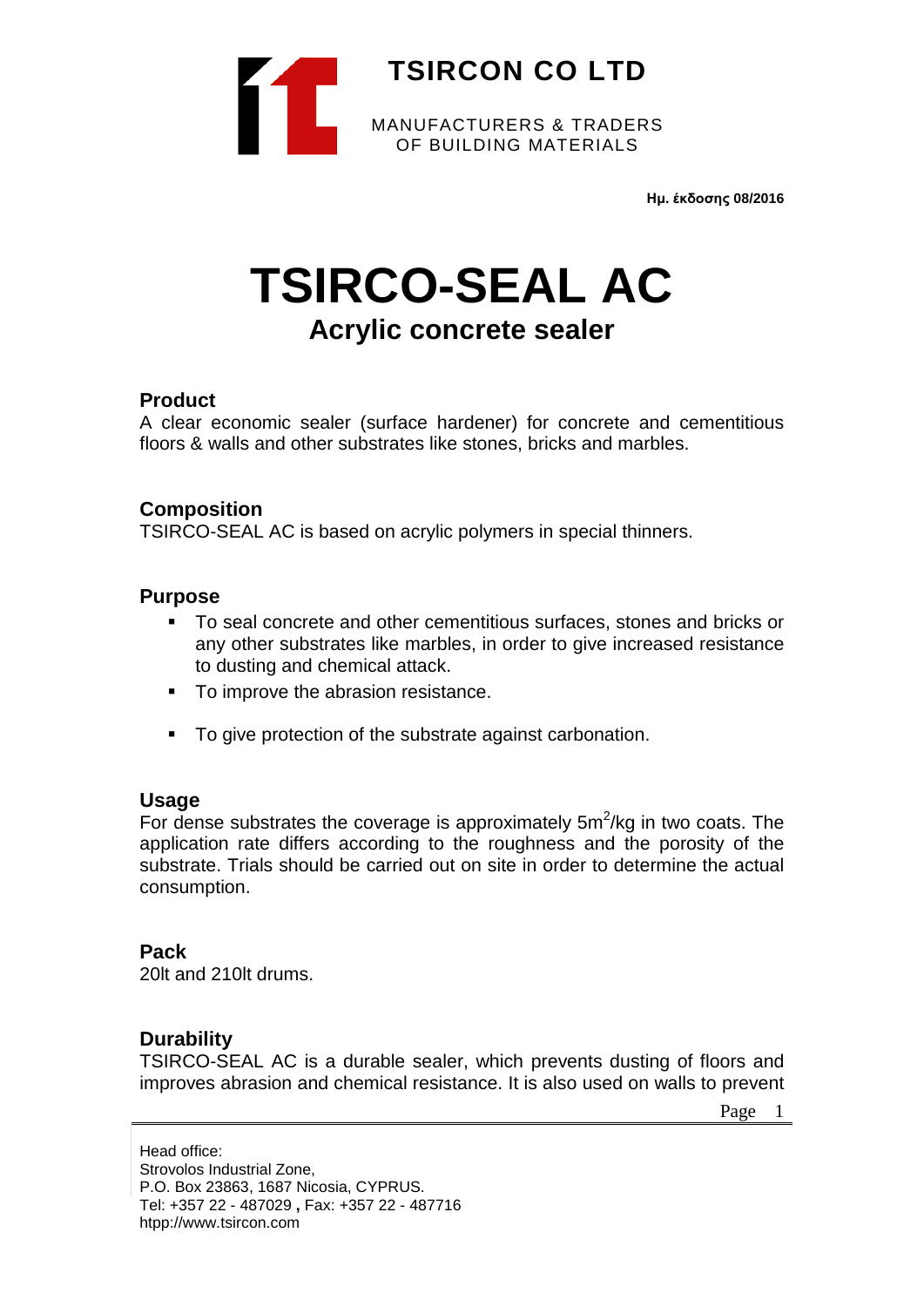

# **TSIRCON CO LTD**

MANUFACTURERS & TRADERS OF BUILDING MATERIALS

the penetration of water and gives protection of the structure against carbonation. The maintenance cost is therefore reduced.

# **Typical Product Data**

*Appearance:* Colourless liquid Density at 20°C: 0,80kg/lt Flash point: above 42°C.

# **Where to use**

It can be used on either new or old surfaces such as concrete floors, granolithic paving and cementitious screeds. It can also be used on different kind of stones however trials should be carried out before application to assess the appearance of the treated surface. It is used on walls for protection against water penetration and carbonation. Specially designed for use in factories, warehouses, garages, e.t.c. It can also be used to seal paving blocks, roof tiles, stones, marbles, e.t.c. The product is breathable and therefore water can escape. The product prevents efflorescence action. Efflorescence is precipitates of salt on the surface of a material.

# **How to use**

**1. Preparation:** The substrate to be treated must be clean and free from any loosely adhered particles and other contaminants such as oil, grease, dust, e.t.c. Different equipment or methods can be used for cleaning contaminated surfaces, depending on the degree and type of contamination such as wire brushing, sandblasting, water jetting, acid etching, e.t.c.

**2. Application:** As TSIRCO-SEAL AC contains solvent, enough ventilation should be provided at the working place. No smoking is allowed during the treatment, as the flash point of the material is quite low. At the time of application the substrate must be dry to assist adhesion and maximum penetration of the material.

Apply TSIRCO-SEAL AC evenly on the substrate by brush, roller or airless spray allowing the material to penetrate into the substrate. Any excess material resting on the surface must be removed before drying. For porous surfaces a second coat must be applied within 24 hours from the first coat however not before the first has tried.

Page 2

Head office: Strovolos Industrial Zone, P.O. Box 23863, 1687 Nicosia, CYPRUS. Tel: +357 22 - 487029 **,** Fax: +357 22 - 487716 htpp://www.tsircon.com